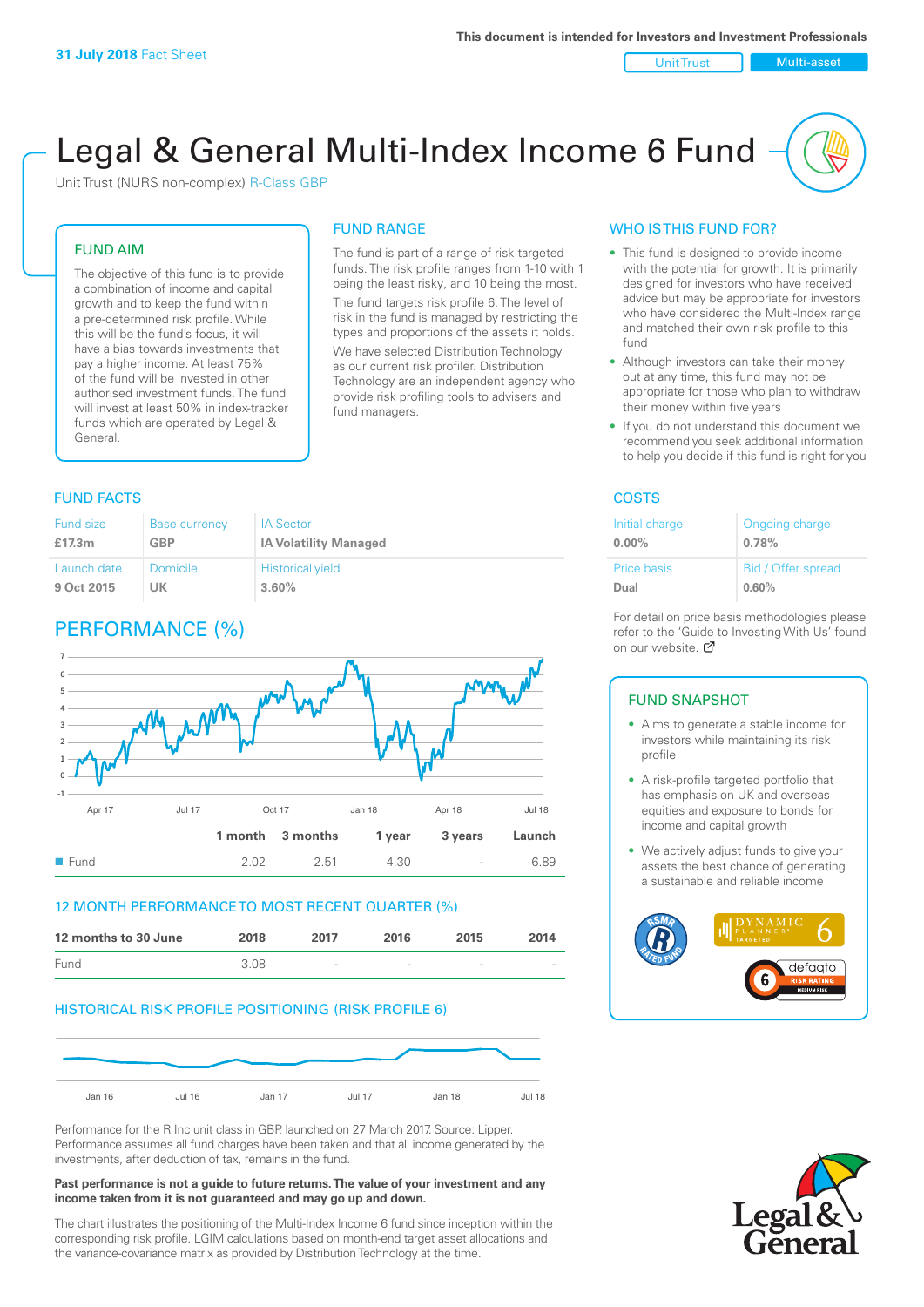# Legal & General Multi-Index Income 6 Fund

Unit Trust (NURS non-complex) R-Class GBP

## PORTFOLIO BREAKDOWN

All data source LGIM unless otherwise stated. Totals may not sum due to rounding.





#### FUND MANAGERS

The fund managers have responsibility for managing the multi-index fund range. They are part of the Multi-Asset Funds (MAF) team in LGIM. This team focuses on designing and managing multi-asset funds that are tailored to match the specific objectives of various client types. The team sits within a wider Asset Allocation team which combines both depth of experience with a broad range of expertise from different fields, including fund management, investment consulting and risk management roles.

# TOP 10 HOLDINGS (%)

| <b>L&amp;G UK Index Trust</b>                                    | 9.9 |
|------------------------------------------------------------------|-----|
| <b>L&amp;G US Index Trust</b>                                    | 7.8 |
| L&G Emerging Markets Government Bond (Local Currency) Index Fund | 7.4 |
| L&G Emerging Markets Government Bond (US\$) Index Fund           | 7.3 |
| iShares UK Dividend UCITS ETF                                    | 7.2 |
| L&G European Index Trust                                         | 6.3 |
| <b>L&amp;G Pacific Index Trust</b>                               | 6.3 |
| L&G High Income Trust                                            | 5.9 |
| <b>LGIM Global Corporate Bond Fund</b>                           | 4.6 |
| <b>L&amp;G UK Property Fund</b>                                  | 4.3 |